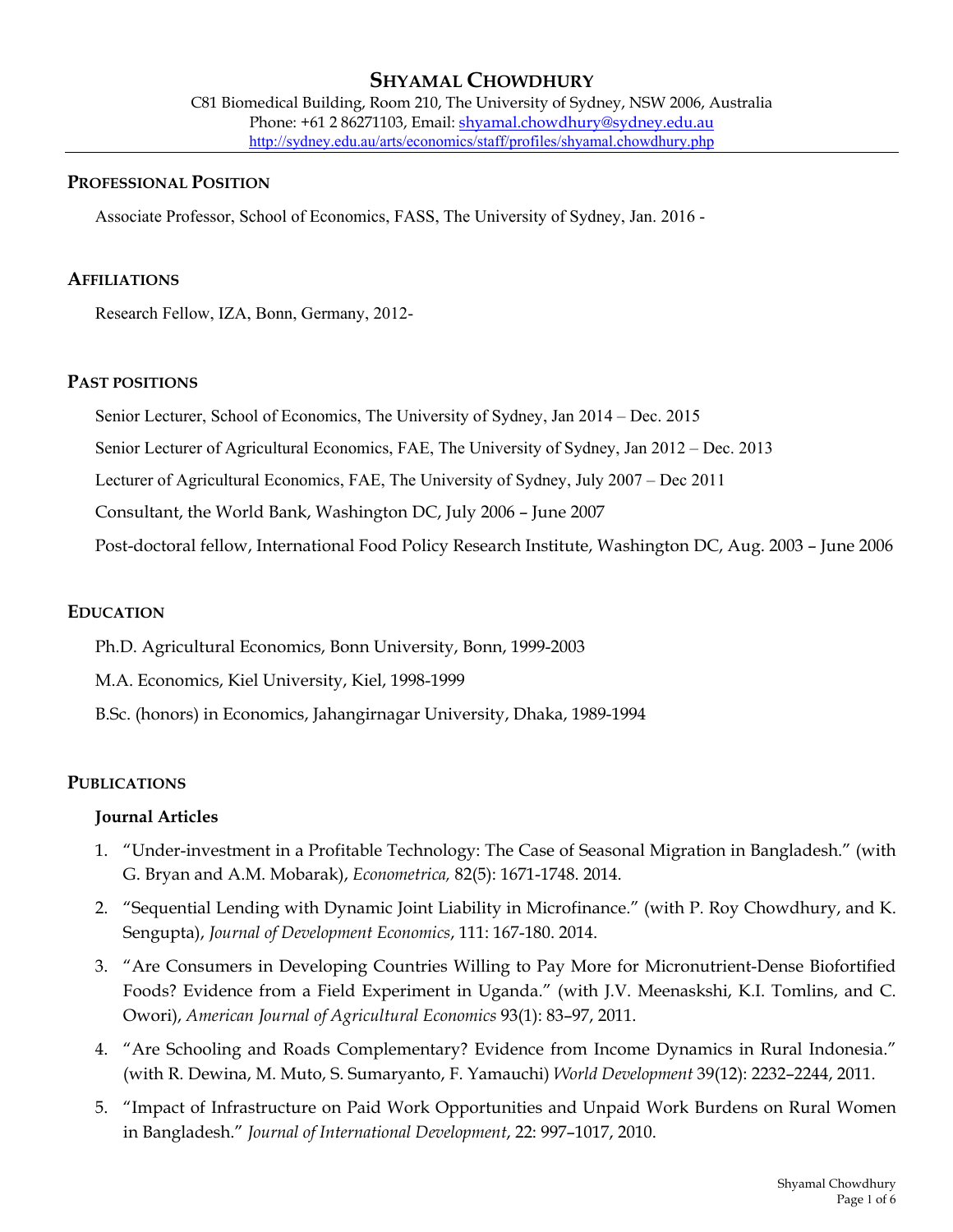- 6. "Setting Weights for Aggregate Indices: An Application to the Human Development Index and Commitment to Development Index." (with Lyn Squire), *Journal of Development Studies*, 42 (5): 761- 771, 2006.
- 7. "Investment in ICT-Capital and Economic Performance of Small and Medium Scale Enterprises in East Africa." (with Susanna Wolf), *Journal of International Development*, 18 (4), 533-52, 2006.
- 8. "Access to a Telephone and Factor Market Participation of Rural Households in Bangladesh" *Journal of Agricultural Economics*, 57(3): 563-576, 2006.
- 9. Urban-Rural Interactions in Bangladesh: A Framework for Analysis and Review of the Issues. (with James Garrett), *Asia Pacific J. of Environment and Development*, 13 (1-2): 1-25, 2006.
- 10. "The Rise of Supermarkets and Vertical Relationships in the Indonesian Food Value Chain: Causes and Consequences." (with Ashok Gulati and E. Gumbira-Said), *Asian Journal of Agriculture and Development*, 2 (1-2): 39-48, 2005
- 11. "The Effect of Democracy and Press Freedom on Corruption: An Empirical Test." *Economics Letters*, 85 (1): 93-101, 2004.
- 12. "Search Cost and Rural Producers' Trading Choice between Middlemen and Consumers in Bangladesh." *Journal of Institutional and Theoretical Economics*, 160 (3): 522-541, 2004.
- 13. "Attaining Universal Access in Rural Areas: Business–NGO Partnership in Bangladesh as a Case Study." *Canadian Journal of Development Studies*, 25 (2): 257-274, 2004.
- 14. "Willingness to Pay for Rural Telephone Service in Bangladesh and Peru." (with Maximo Torero and Galdo Virgilio), *Information Economics and Policy*, 15 (3): 327-61, 2003.

# **Scholarly Book Chapters**

- 15. Telecommunications Infrastructure and Economic Growth: A Cross-Country Analysis." (with A. Bedi and M. Torero)" in Torero, M., and J. von Braun, eds., *Information and Communication Technology for Development and Poverty Reduction*. Baltimore: Johns Hopkins University Press. pp. 21-63. 2006
- 16. "Implications of Access to Public Telephones: The Case of Rural Bangladesh." in Torero, M., and J. von Braun, eds., *Information and Communication Technology for Development and Poverty Reduction*. Baltimore: Johns Hopkins University Press. pp. 267-276. 2006.
- 17. "Telecommunications and Economic Growth: Implications for India." (with A. Bedi and M. Torero) in Saith,A., and M. Vijayabaskar, eds. *ICTs and Indian Economic Development: Economy, Work, Regulation.* New Delhi: Sage Publications. pp. 231-264. 2005.

### **Book:**

18. "Information and Service Delivery: Case Studies from Kenya and Ethiopia" (edited with S. Kpundeh, and G. Khadiagala). Washington DC: The World Bank. 2008.

### **Submitted manuscript:**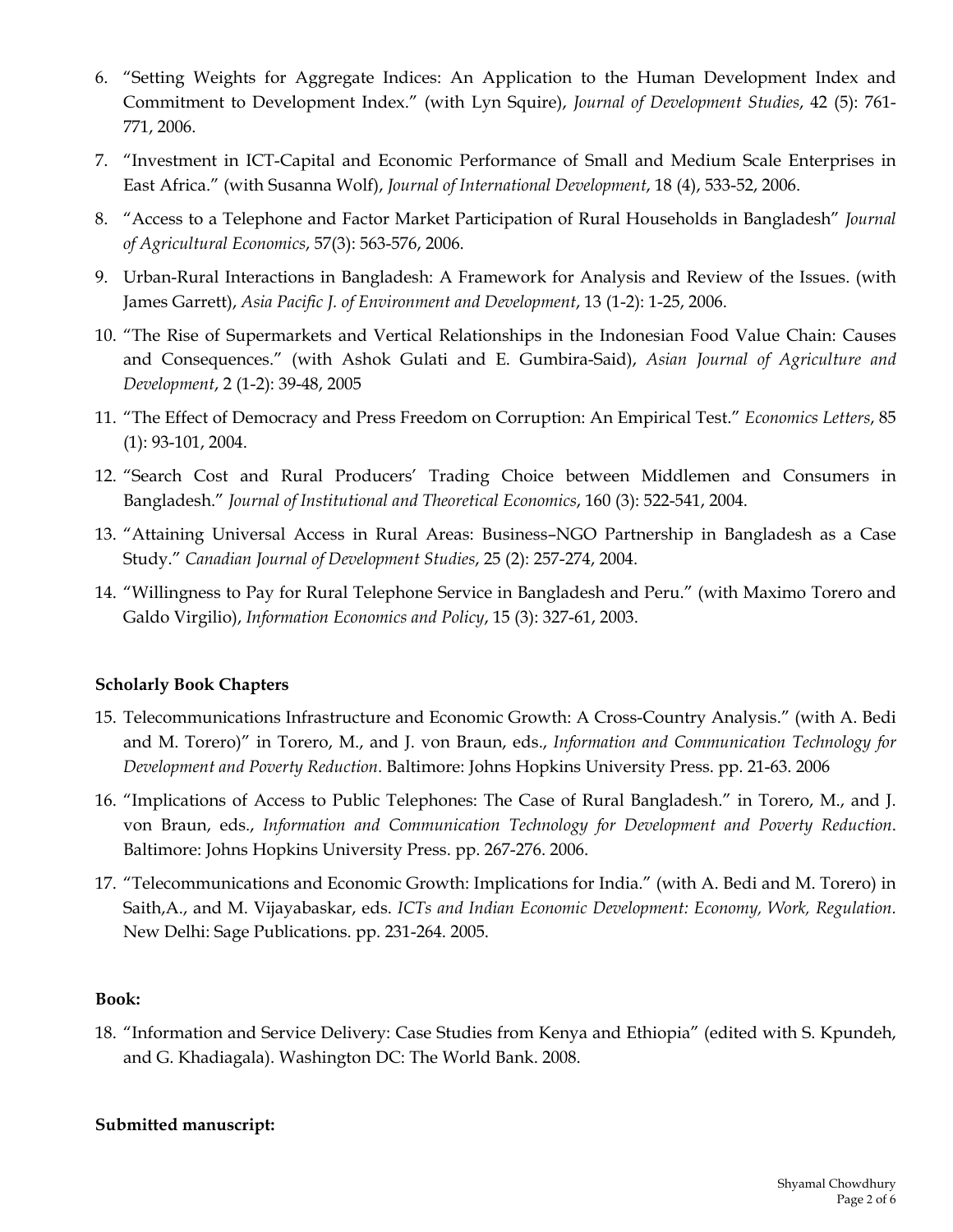- 19. "Corruption in Health Sector: Evidence from Unofficial Consultation Fee in Bangladesh." (with W. Abdullah and K. Iqbal). Revised and resubmitted to the *Journal of Law and Economics*.
- 20. "Inequality and Crime in Rural Indonesia." (with A. Rammohan, and U. Sharma).
- 21. "Using Elicitation Mechanisms to Elicit the Demand for Nutritious Maize: Evidence from Experiments in rural Ghana" (with A Banerji, JV Meenakshi and Hugo de Groote).

### **Work in progress:**

- 22. "How does competition among MFIs affect lenders and borrowers? An Evaluation based on PKSF data in Bangladesh." (with P. Roy Chowdhury, K. Sengupta, and U. Sharma).
- 23. "The Long-term Effects of Microfinance on Household Outcomes in Bangladesh: Evidence from Multiple Panel Data Sets." (with S. Emran, D. Mallick, and F. Shilpi).
- 24. "Evolution of Mehr and Dowry among Muslims in Bangladesh: Natural Shocks as an Explanation." (with D. Mallick).
- 25. "Does Sanitation Behavior Migrate?" (with R. Guiteras, and A.M. Mobarak).
- 26. "Assessing the Impacts of Vocational and Entrepreneurship Training: Results from an RCT in Nepal." (with U. Sharma).
- 27. "Labor Supply and Productivity in Times of Environmental Shocks: The Case of Arsenic Contamination in Bangladesh." (with R. Guiteras and K. Zimmermann)

### **RESEARCH GRANTS RECEIVED**

- 1. Abdul Latif Jameel Poverty Action Lab (J-PAL), Spatial Disparity and Seasonal Poverty in Indonesia, (PIs: G. Bryan, S. Chowdhury, A. Mobarak, and M. Morten), 2014: US\$56,049.
- 2. International Initiative for Impact Evaluation (3ie), Proposal preparation grants under agricultural innovation thematic window, (PIs: S. Chowdhury, U. Sharma, and M. Sulaiman), 2014: US\$20,000.
- 3. FRSS Large Grant, How does competition among microfinance institutions affect lenders and investment in agriculture? A Randomized Field Experiment in Bangladesh (PI: S. Chowdhury), 2014: A\$30,000.
- 4. Institute for the Study of Labor (IZA), Labor Supply and Productivity in Times of Environmental Shocks: The Case of Arsenic Contamination in Bangladesh, (PIs: S. Chowdhury and K. Zimmermann), 2014: €529,024.
- 5. Indian Statistical Institute (ISI), Delhi, Persistence of Dowry in West Bengal, (PIs: S. Chowdhury, I. Roy Chowdhury, and P. Roy Chowdhury), 2014: Rs.808,500.
- 6. Bill and Melinda Gates Foundation, Does Sanitation behavior Migrate? Evidence from seasonal migrant workers in Bangladesh, (PIs: S. Chowdhury, and A. Mobarak), 2013: US\$396,655.
- 7. International Initiative for Impact Evaluation (3ie), Proposal preparation grants under agricultural innovation thematic window, (PIs: S. Chowdhury, U. Sharma, and M. Sulaiman), 2013: US\$25,000.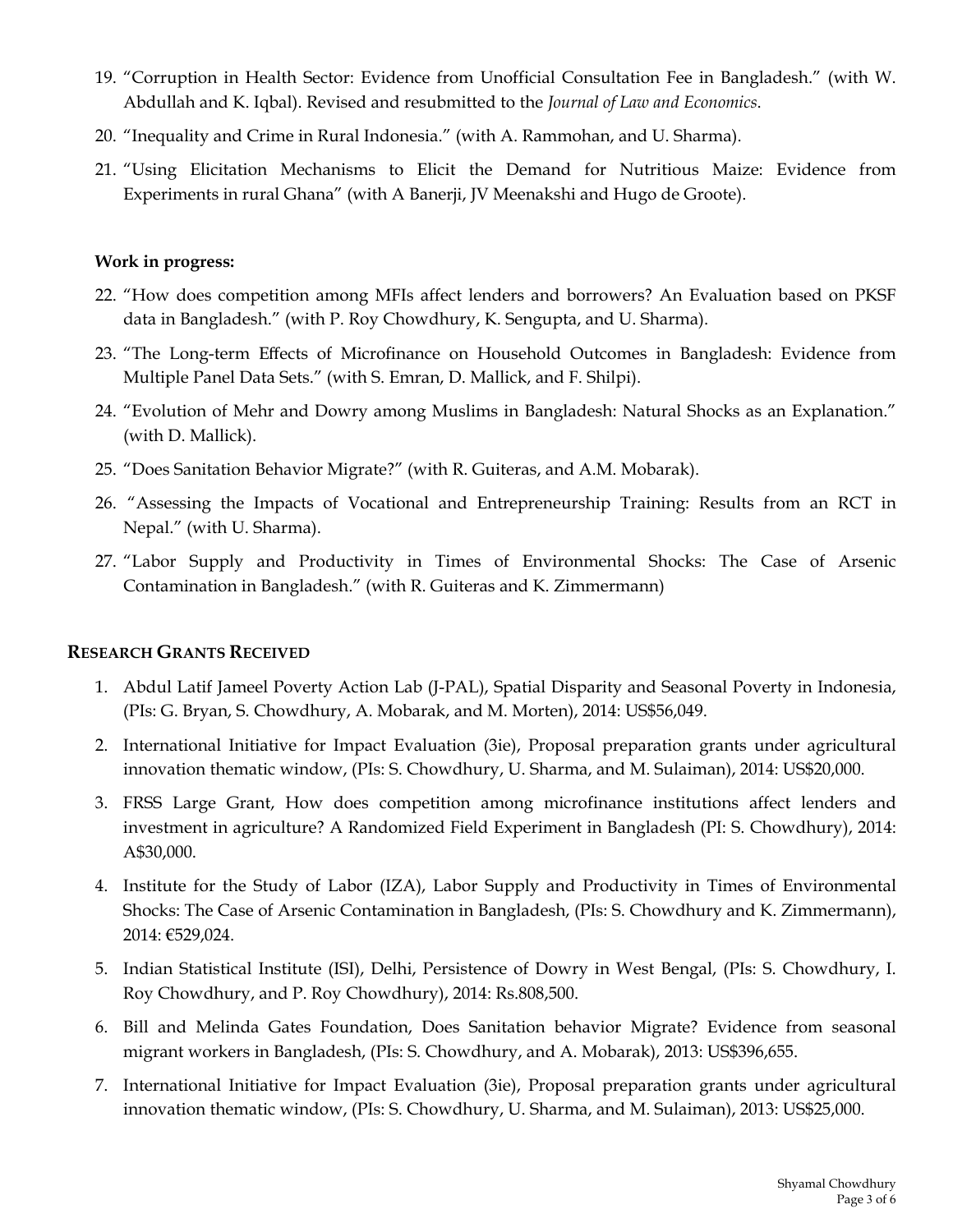- 8. US Department of Labor, Migrating Away from Seasonal Famine in Bangladesh, (PIs: S. Chowdhury, and A. Mobarak), 2011: US\$82,000.
- 9. DVC Research/Bridging Support Grant, Can competition lead to adverse outcomes in rural credit market? (PI: Kunal Sengupta), 2011: A\$50,000
- 10. IPDF, The University of Sydney, Designing Micro-insurance Schemes for Farmers in South Asia and Africa, 2011: A\$21,000.
- 11. AusAID, Impact of decentralization on public goods provision, participation and development in Indonesia, 2010: A\$377,478,
- 12. AusAID, From microfinance to rural credit: evidence from a panel survey and field experiments in Bangladesh, (PI: Kunal Sengupta), 2010: A\$385,072
- 13. AusAID, Migration as a labour market intervention: Mitigating severe seasonal deprivation or Monga in North-Western Bangladesh, 2008: A\$320,300,

### **TEACHING EXPERIENCE**

- Industrial Organization of Agribusiness
- Development Economics
- Research Projects
- Market and Price Analysis

### **CURRENT SUPERVISION**

- Two PhD students
- One course work masters student

### **SEMINAR/CONFERENCE**

- 1. 36th Australian Conference of Economists, Hobart, September 24 26, 2007, "Governance Decentralization and Local Infrastructure Provision in Indonesia"
- 2. Workshop on Design of Consumer Acceptance Study in Ghana, May 12-13, 2008, Natural Resources Institute, University of Greenwich: "Hypothetical bias and cheap talk in eliciting WTP for OFSP in Uganda"
- 3. Economics Dept., Dhaka University, July 24, 2008, "WTP for OFSP in Uganda, Hypothetical Bias and the Role of Cheap Talk in Mitigating it"
- 4. 5th Australasian Development Economics Workshop at the University of Melbourne, June 4-5, 2009, "Migration as a Labor Market Intervention: Results from a Randomized Experiment in Bangladesh"
- 5. 5th ISI Conference in Delhi, Dec 16 -18, 2009, "Corruption in Health Sector: Evidence from Unofficial Consultation fees in Bangladesh"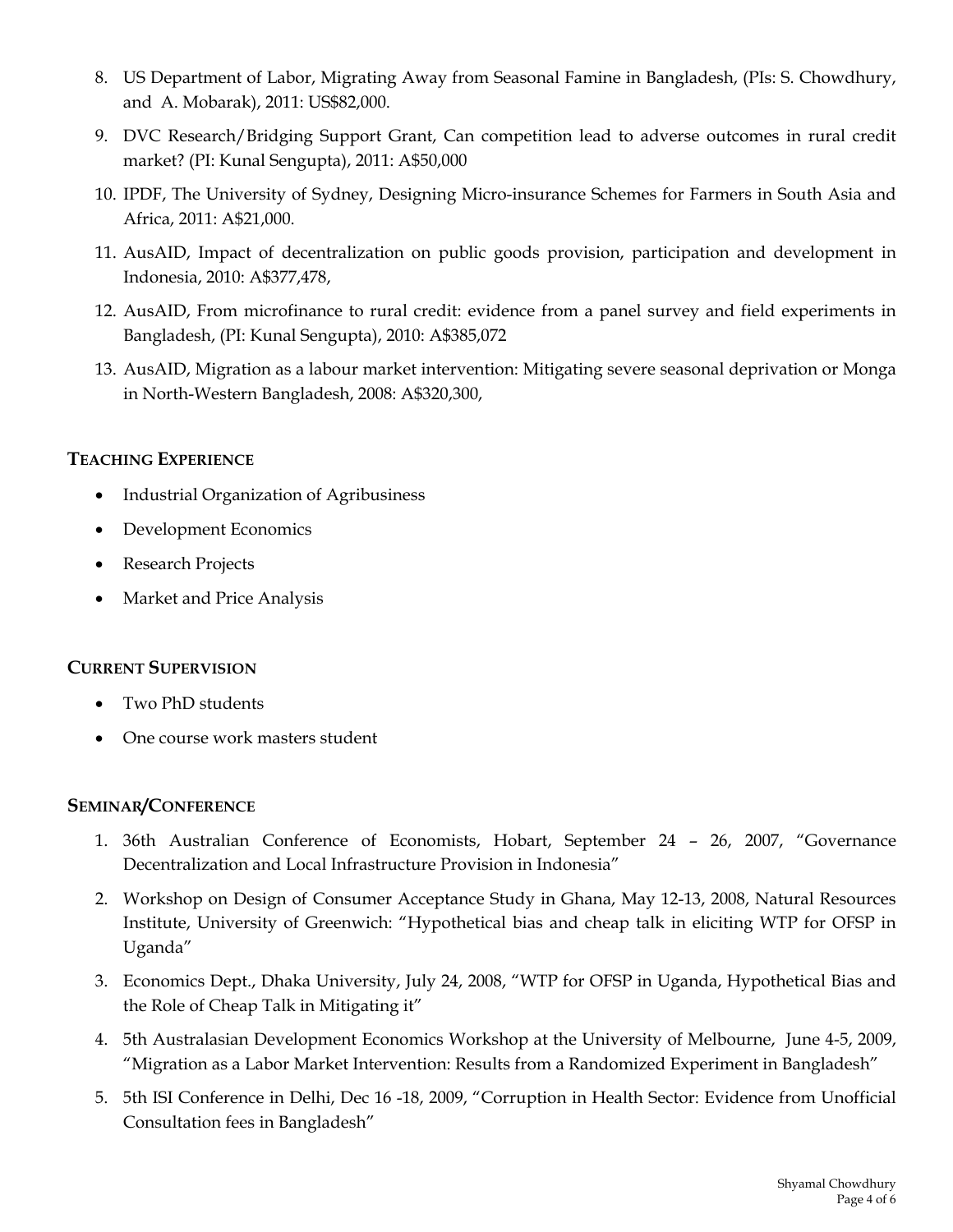- 6. IAAE Conference in Beijing, August 16-22, 2009, "Are Consumers in Developing Countries Willingto-Pay More for Micronutrient-Dense Biofortified Foods? Evidence from a Field Experiment in Uganda"
- 7. Huazhong Agricultural University, Wuhan, Hubei, China, August 12, 2009, " Migrating away from a seasonal famine in Bangladesh"
- 8. Breaking Silos: Integrated approaches to achieving the Millennium Development Goals arranged by GLOBALHOME, the Sydney Medical School Office for Global Health and the University of Sydney Institute of Sustainable Solutions, September 20, 2009, "Interventions to achieve the MDGs"
- 9. 5th ISI Conference in Delhi, Dec 16 -18, 2009, "Corruption in Health Sector: Evidence from Unofficial Consultation fees in Bangladesh"
- 10. AARES 54th Annual Conference, Adelaide, February 8-12, 2010, "Hypothetical Bias and Cheap Talk in Eliciting WTP for OFSP in Uganda"
- 11. 6th Australian Development Economics Workshop, University of Western Sydney, June 10-11, 2010, "Ethnicity and Conflict in Indonesia"
- 12. Australian National University, Crawford School of Economics and Government, Oct 5, 2010, "Ethnicity and Conflict in Indonesia"
- 13. 6th Annual Conference on Economic Growth and Development, ISI Delhi, Dec 16 -18, 2010, "Migration as a Labor Market Intervention: Results from a Randomized Experiment in Bangladesh"
- 14. Bangladesh Institute of Development Studies, Dhaka, Dec 23, 2010, "Gradual Repayment and sequential lending in micro-finance"
- 15. Creating Useful Knowledge for Africa's Development, Kampala, Makerere University, January 14, 2011, "Are Consumers in Developing Countries Willing-to-Pay More for Micronutrient-Dense Biofortified Foods? Evidence from a Field Experiment in Uganda"
- 16. Faculty of Business and Economics, Macquarie University, Sept 9, 2011, "Underinvestment in Profitable Technologies when Experimentation is Costly: Evidence from a Migration Experiment in Bangladesh"
- 17. UNSW School of Economics Workshop: Development Challenges in a South Asian Context, September 15-16, 2011, "Underinvestment in Profitable Technologies when Experimentation is Costly: Evidence from a Migration Experiment in Bangladesh"
- 18. HarvestPlus Workshop on Farmer Adoption and Consumer Acceptance of Biofortified Varieties of Staple Crops, Washington DC, November 8-9, 2011 IFPRI—Washington, DC USA, "Using Elicitation Mechanisms to Elicit the Demand for Nutritious Maize: Evidence from Experiments in rural Ghana"
- 19. HarvestPlus Workshop on Farmer Adoption and Consumer Acceptance of Biofortified Varieties of Staple Crops, Washington DC, November 8-9, 2011 IFPRI—Washington, DC USA, "Are Consumers in Developing Countries Willing-to-Pay More for Micronutrient-Dense Biofortified Foods? Evidence from a Field Experiment in Uganda"
- 20. Northeast Universities Development Consortium Conference 2011, Yale University, Nov 12-13, 2011, "Seasonal Migration and Risk Aversion: Experimental Evidence in Bangladesh"